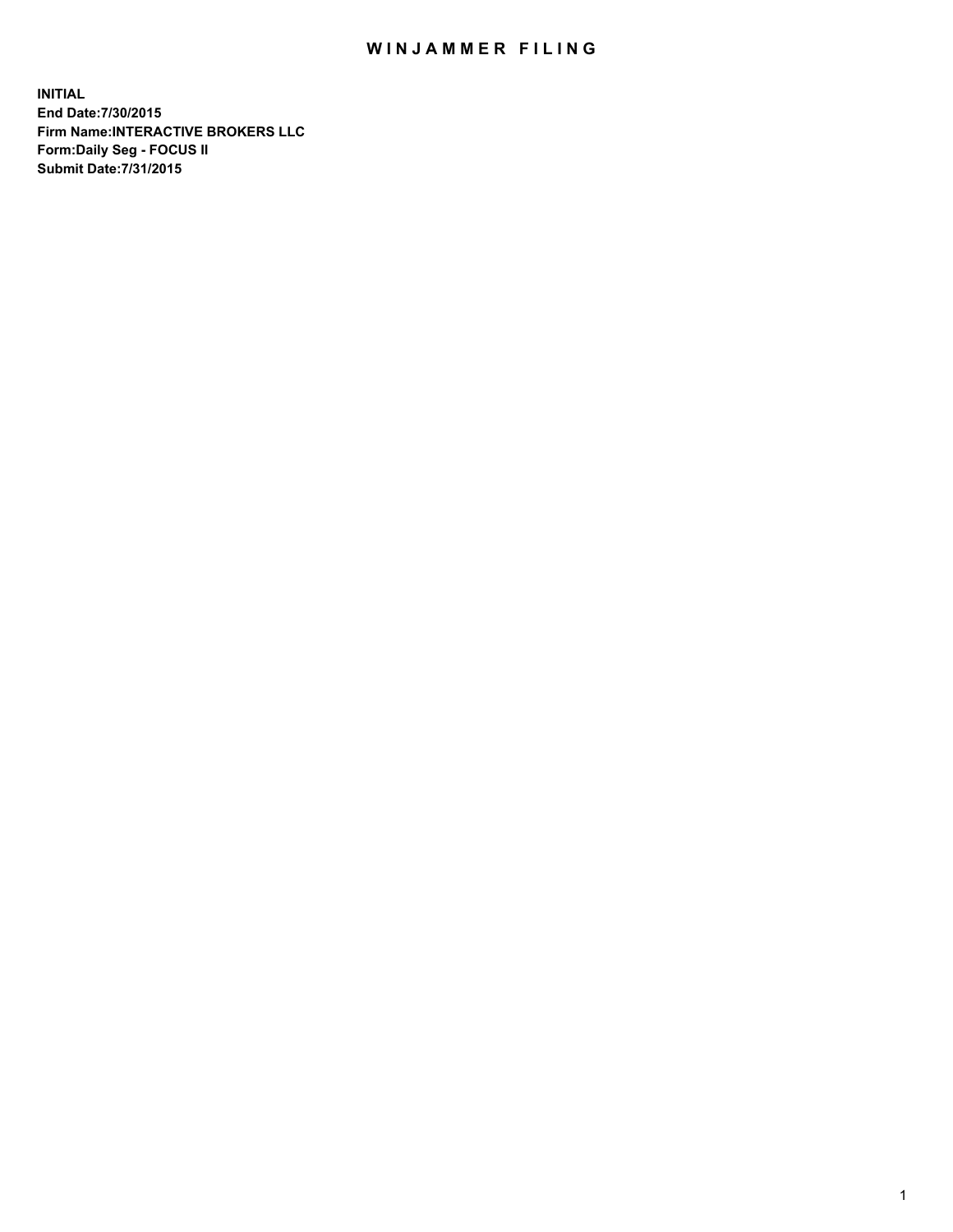## **INITIAL End Date:7/30/2015 Firm Name:INTERACTIVE BROKERS LLC Form:Daily Seg - FOCUS II Submit Date:7/31/2015 Daily Segregation - Cover Page**

| Name of Company<br><b>Contact Name</b><br><b>Contact Phone Number</b><br><b>Contact Email Address</b>                                                                                                                                                                                                                          | <b>INTERACTIVE BROKERS LLC</b><br><b>Michael Ellman</b><br>203-422-8926<br>mellman@interactivebrokers.co<br>$m$ |
|--------------------------------------------------------------------------------------------------------------------------------------------------------------------------------------------------------------------------------------------------------------------------------------------------------------------------------|-----------------------------------------------------------------------------------------------------------------|
| FCM's Customer Segregated Funds Residual Interest Target (choose one):<br>a. Minimum dollar amount: ; or<br>b. Minimum percentage of customer segregated funds required:% ; or<br>c. Dollar amount range between: and; or<br>d. Percentage range of customer segregated funds required between: % and %.                       | $\overline{\mathbf{0}}$<br>0<br>155,000,000 245,000,000<br>00                                                   |
| FCM's Customer Secured Amount Funds Residual Interest Target (choose one):<br>a. Minimum dollar amount: ; or<br>b. Minimum percentage of customer secured funds required:%; or<br>c. Dollar amount range between: and; or<br>d. Percentage range of customer secured funds required between: % and %.                          | $\overline{\mathbf{0}}$<br>0<br>80,000,000 120,000,000<br>0 <sub>0</sub>                                        |
| FCM's Cleared Swaps Customer Collateral Residual Interest Target (choose one):<br>a. Minimum dollar amount: ; or<br>b. Minimum percentage of cleared swaps customer collateral required:% ; or<br>c. Dollar amount range between: and; or<br>d. Percentage range of cleared swaps customer collateral required between:% and%. | $\overline{\mathbf{0}}$<br>$\underline{\mathbf{0}}$<br>0 <sub>0</sub><br>0 <sub>0</sub>                         |

Attach supporting documents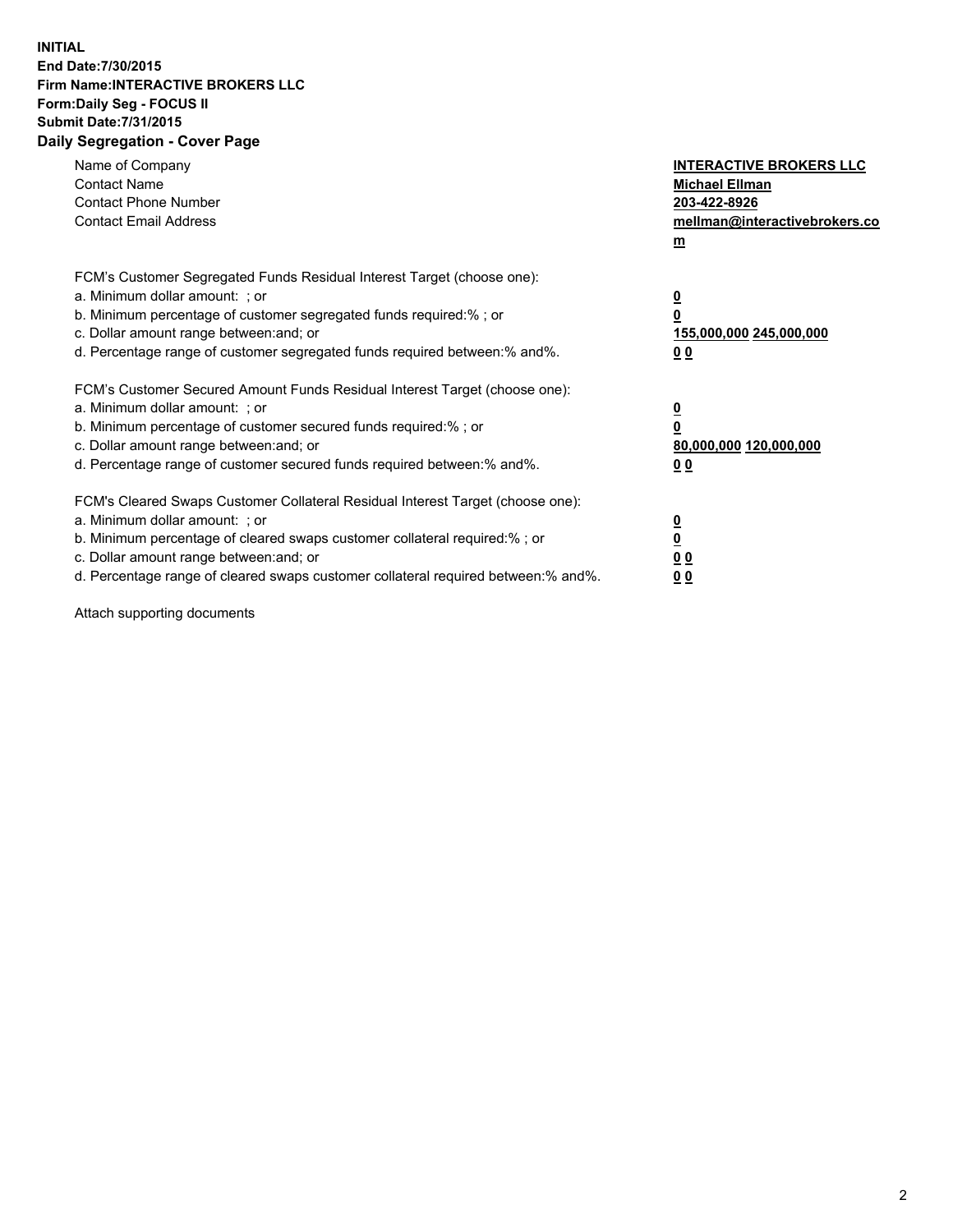## **INITIAL End Date:7/30/2015 Firm Name:INTERACTIVE BROKERS LLC Form:Daily Seg - FOCUS II Submit Date:7/31/2015 Daily Segregation - Secured Amounts**

|     | $-$ 0.000 $-$ 0.000 $-$ 0.000 $-$ 0.000 $-$ 0.000 $-$ 0.000 $-$ 0.000 $-$ 0.000 $-$ 0.000 $-$ 0.000 $-$ 0.000 $-$ 0.000 $-$ 0.000 $-$ 0.000 $-$ 0.000 $-$ 0.000 $-$ 0.000 $-$ 0.000 $-$ 0.000 $-$ 0.000 $-$ 0.000 $-$ 0.000 |                                   |
|-----|-----------------------------------------------------------------------------------------------------------------------------------------------------------------------------------------------------------------------------|-----------------------------------|
|     | Foreign Futures and Foreign Options Secured Amounts                                                                                                                                                                         |                                   |
|     | Amount required to be set aside pursuant to law, rule or regulation of a foreign                                                                                                                                            | $0$ [7305]                        |
|     | government or a rule of a self-regulatory organization authorized thereunder                                                                                                                                                |                                   |
| 1.  | Net ledger balance - Foreign Futures and Foreign Option Trading - All Customers                                                                                                                                             |                                   |
|     | A. Cash                                                                                                                                                                                                                     | 394,752,371 [7315]                |
|     | B. Securities (at market)                                                                                                                                                                                                   | $0$ [7317]                        |
| 2.  | Net unrealized profit (loss) in open futures contracts traded on a foreign board of trade                                                                                                                                   | 1,457,849 [7325]                  |
| 3.  | Exchange traded options                                                                                                                                                                                                     |                                   |
|     | a. Market value of open option contracts purchased on a foreign board of trade                                                                                                                                              | 43,119 [7335]                     |
|     | b. Market value of open contracts granted (sold) on a foreign board of trade                                                                                                                                                | -72,007 [7337]                    |
| 4.  | Net equity (deficit) (add lines 1.2. and 3.)                                                                                                                                                                                | 396,181,332 [7345]                |
| 5.  | Account liquidating to a deficit and account with a debit balances - gross amount                                                                                                                                           | 284,231 [7351]                    |
|     | Less: amount offset by customer owned securities                                                                                                                                                                            | 0 [7352] 284,231 [7354]           |
| 6.  | Amount required to be set aside as the secured amount - Net Liquidating Equity                                                                                                                                              | 396,465,563 [7355]                |
|     | Method (add lines 4 and 5)                                                                                                                                                                                                  |                                   |
| 7.  | Greater of amount required to be set aside pursuant to foreign jurisdiction (above) or line                                                                                                                                 |                                   |
|     | 6.                                                                                                                                                                                                                          | 396,465,563 [7360]                |
|     | FUNDS DEPOSITED IN SEPARATE REGULATION 30.7 ACCOUNTS                                                                                                                                                                        |                                   |
| 1.  | Cash in banks                                                                                                                                                                                                               |                                   |
|     | A. Banks located in the United States                                                                                                                                                                                       |                                   |
|     |                                                                                                                                                                                                                             | 68 [7500]                         |
| 2.  | B. Other banks qualified under Regulation 30.7<br>Securities                                                                                                                                                                | 0 [7520] 68 [7530]                |
|     |                                                                                                                                                                                                                             |                                   |
|     | A. In safekeeping with banks located in the United States                                                                                                                                                                   | 412,378,240 [7540]                |
|     | B. In safekeeping with other banks qualified under Regulation 30.7                                                                                                                                                          | 0 [7560] 412,378,240 [7570]       |
| 3.  | Equities with registered futures commission merchants                                                                                                                                                                       |                                   |
|     | A. Cash                                                                                                                                                                                                                     | $0$ [7580]                        |
|     | <b>B.</b> Securities                                                                                                                                                                                                        | $0$ [7590]                        |
|     | C. Unrealized gain (loss) on open futures contracts                                                                                                                                                                         | $0$ [7600]                        |
|     | D. Value of long option contracts                                                                                                                                                                                           | $0$ [7610]                        |
|     | E. Value of short option contracts                                                                                                                                                                                          | 0 [7615] 0 [7620]                 |
| 4.  | Amounts held by clearing organizations of foreign boards of trade                                                                                                                                                           |                                   |
|     | A. Cash                                                                                                                                                                                                                     | $0$ [7640]                        |
|     | <b>B.</b> Securities                                                                                                                                                                                                        | $0$ [7650]                        |
|     | C. Amount due to (from) clearing organization - daily variation                                                                                                                                                             | $0$ [7660]                        |
|     | D. Value of long option contracts                                                                                                                                                                                           | $0$ [7670]                        |
|     | E. Value of short option contracts                                                                                                                                                                                          | 0 [7675] 0 [7680]                 |
| 5.  | Amounts held by members of foreign boards of trade                                                                                                                                                                          |                                   |
|     | A. Cash                                                                                                                                                                                                                     | 135,532,810 [7700]                |
|     | <b>B.</b> Securities                                                                                                                                                                                                        | $0$ [7710]                        |
|     | C. Unrealized gain (loss) on open futures contracts                                                                                                                                                                         | -3,357,567 [7720]                 |
|     | D. Value of long option contracts                                                                                                                                                                                           | 43,127 [7730]                     |
|     | E. Value of short option contracts                                                                                                                                                                                          | -72,007 [7735] 132,146,363 [7740] |
| 6.  | Amounts with other depositories designated by a foreign board of trade                                                                                                                                                      | $0$ [7760]                        |
| 7.  | Segregated funds on hand                                                                                                                                                                                                    | $0$ [7765]                        |
| 8.  | Total funds in separate section 30.7 accounts                                                                                                                                                                               | 544,524,671 [7770]                |
| 9.  | Excess (deficiency) Set Aside for Secured Amount (subtract line 7 Secured Statement                                                                                                                                         | 148,059,108 [7380]                |
|     | Page 1 from Line 8)                                                                                                                                                                                                         |                                   |
| 10. | Management Target Amount for Excess funds in separate section 30.7 accounts                                                                                                                                                 | 80,000,000 [7780]                 |
| 11. | Excess (deficiency) funds in separate 30.7 accounts over (under) Management Target                                                                                                                                          | 68,059,108 [7785]                 |
|     |                                                                                                                                                                                                                             |                                   |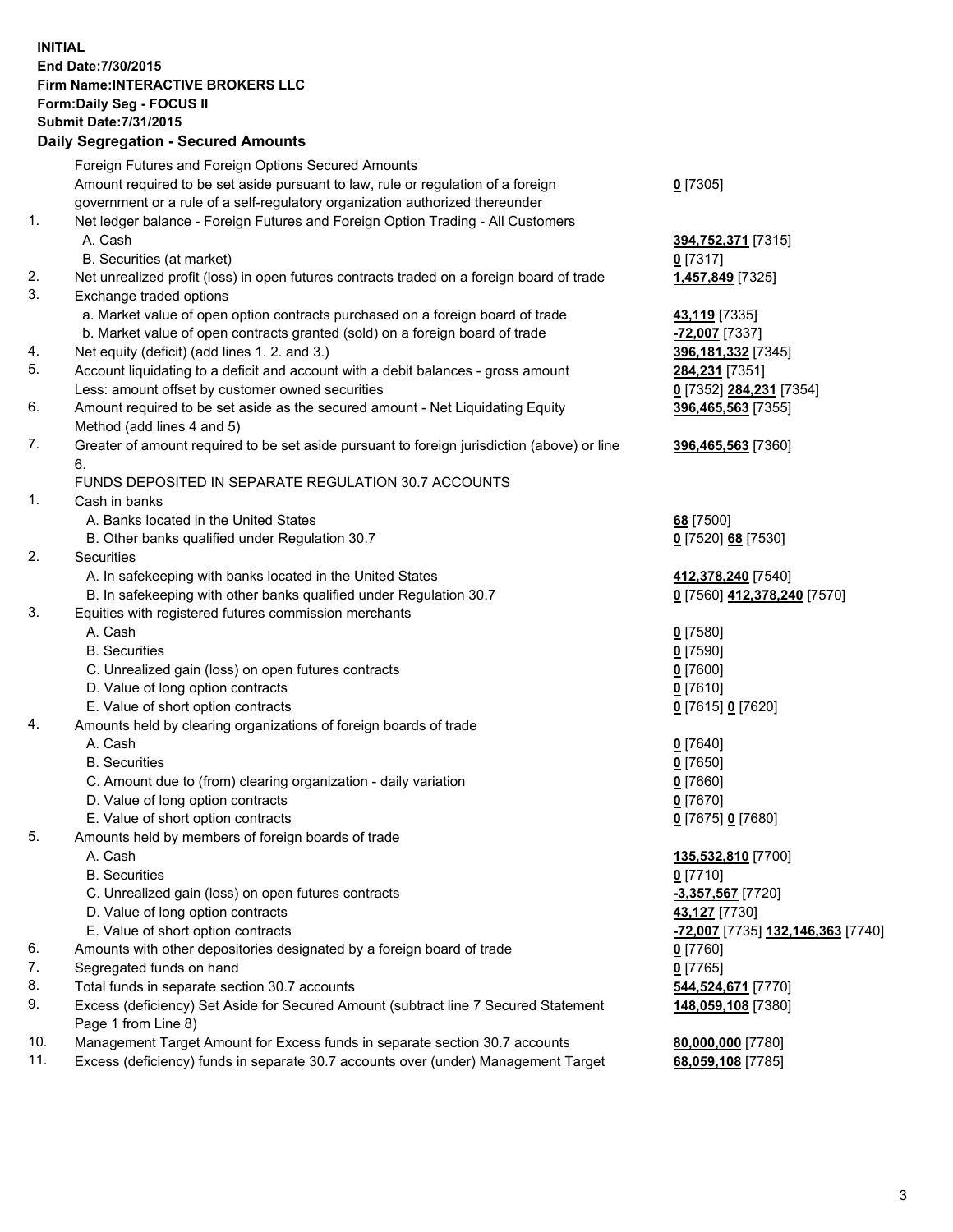**INITIAL End Date:7/30/2015 Firm Name:INTERACTIVE BROKERS LLC Form:Daily Seg - FOCUS II Submit Date:7/31/2015 Daily Segregation - Segregation Statement** SEGREGATION REQUIREMENTS(Section 4d(2) of the CEAct) 1. Net ledger balance A. Cash **2,695,482,476** [7010] B. Securities (at market) **0** [7020] 2. Net unrealized profit (loss) in open futures contracts traded on a contract market **10,020,867** [7030] 3. Exchange traded options A. Add market value of open option contracts purchased on a contract market **84,617,730** [7032] B. Deduct market value of open option contracts granted (sold) on a contract market **-151,097,366** [7033] 4. Net equity (deficit) (add lines 1, 2 and 3) **2,639,023,707** [7040] 5. Accounts liquidating to a deficit and accounts with debit balances - gross amount **75,977** [7045] Less: amount offset by customer securities **0** [7047] **75,977** [7050] 6. Amount required to be segregated (add lines 4 and 5) **2,639,099,684** [7060] FUNDS IN SEGREGATED ACCOUNTS 7. Deposited in segregated funds bank accounts A. Cash **417,539,496** [7070] B. Securities representing investments of customers' funds (at market) **1,388,762,005** [7080] C. Securities held for particular customers or option customers in lieu of cash (at market) **0** [7090] 8. Margins on deposit with derivatives clearing organizations of contract markets A. Cash **15,024,013** [7100] B. Securities representing investments of customers' funds (at market) **109,155,310** [7110] C. Securities held for particular customers or option customers in lieu of cash (at market) **0** [7120] 9. Net settlement from (to) derivatives clearing organizations of contract markets **846,410** [7130] 10. Exchange traded options A. Value of open long option contracts **1,326,426** [7132] B. Value of open short option contracts **-3,553,967** [7133] 11. Net equities with other FCMs A. Net liquidating equity **-34,417,258** [7140] B. Securities representing investments of customers' funds (at market) **941,624,415** [7160] C. Securities held for particular customers or option customers in lieu of cash (at market) **0** [7170] 12. Segregated funds on hand **0** [7150] 13. Total amount in segregation (add lines 7 through 12) **2,836,306,850** [7180] 14. Excess (deficiency) funds in segregation (subtract line 6 from line 13) **197,207,166** [7190] 15. Management Target Amount for Excess funds in segregation **155,000,000** [7194]

16. Excess (deficiency) funds in segregation over (under) Management Target Amount Excess

**42,207,166** [7198]